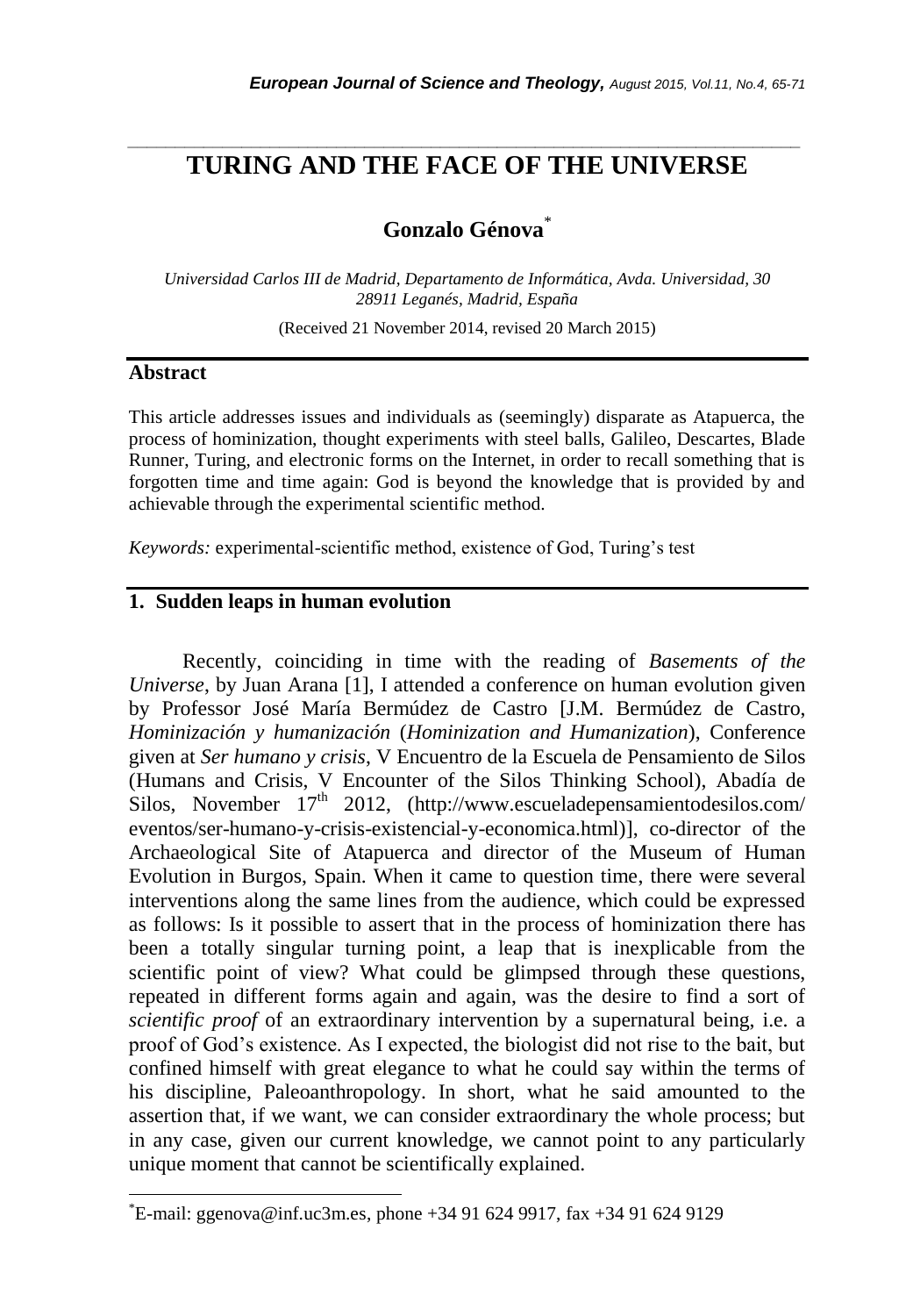#### **2. Thought experiments**

I would like to illustrate this thesis with a sort of Galilean *thought experiment*, which I hope will serve as a convenient analogy for the evolutionary process discussed so far. Galileo loved playing with sloping ramps and rolling balls to measure the falling of bodies. The use of low-slope ramps that retard the fall was the only way to make reliable measurements of time and space with the instruments available at the time. Maybe this was his greatest contribution to Physics, not only because of the law he happened to formulate (the distance travelled is proportional to the square of the time elapsed in the fall, and is independent of body weight), but perhaps more radically because of the research method he used.

Suppose we perform the following experiment with the 'saw-tooth' ramp in Figure 1. We let the ball roll on the first segment until it reaches the vertical "wall". Then we take the ball with the hand and raise it to set it rolling down the second segment. Suppose the ramp and the ball are white against a black wall, and the hand that moves the ball also wears a black glove, so that we cannot see it against the black background. We could even record the experiment with a video camera for a more convenient analysis of the trajectory of the ball. Our observation of the phenomenon can be represented with the dotted arrows in Figure 1.



**Figure 1.** A Galilean *thought experiment*: does the anomalous trajectory require a supernatural intervention?

What can we see here? Well, no more and no less than a *sudden* leap, which would be analogous to a sudden leap in human evolution, if such a leap were to be discovered (which, as I said, does not seem to be the case in the present state of Science). The ball obediently follows the laws of Physics in its first fall, before suddenly taking a completely anomalous and unforeseeable behaviour: it climbs up the vertical wall *against* the law of gravity; then it goes back to obeying the usual law of nature in its second fall. I insist, this is the *phenomenon* we can observe, the trajectory of the ball; the *explanation* we give for that phenomenon is another matter.

In particular, it is impossible to *explain* the sudden leap of the ball according to the law of gravity. Should we then conclude that there has been some kind of *supernatural intervention* that has raised the rolling ball up to the second ramp? In a way, yes... since the hand that lifts the ball acts according to a lawfulness which is *above nature*, as it is merely expressed in the laws of falling bodies. But, strictly speaking, it is not at all a supernatural intervention, since the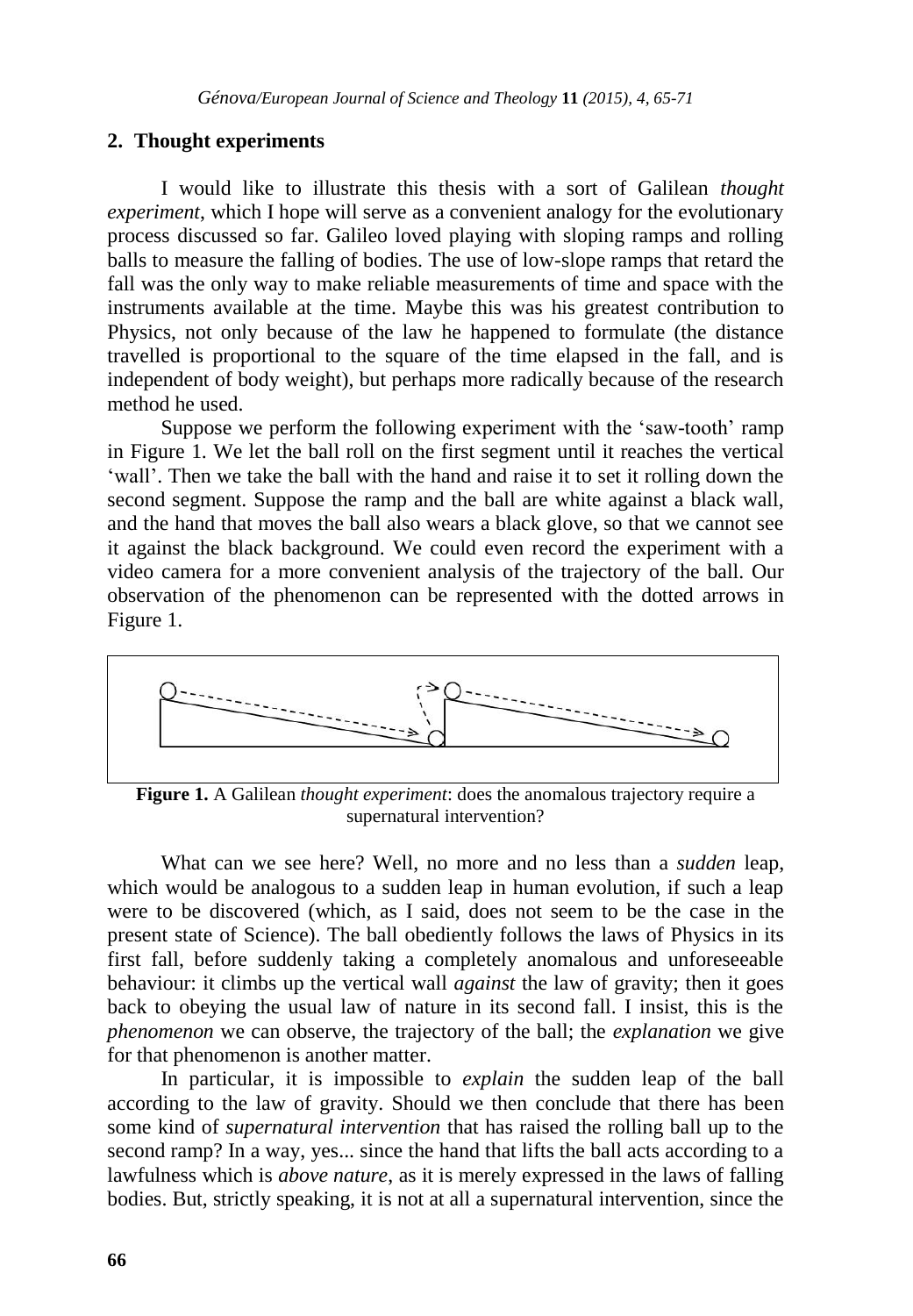movements of the hand are also subject to the laws of Mechanics, albeit in a broader framework of understanding than the law of gravity alone.

In fact, there are many natural processes that exhibit a *critical point* where the gradual change ceases to be gradual and becomes abrupt. A simple example is the phase transition from liquid water to vaporized water: of course, we do not need a supernatural cause to explain it. So, the observable existence of critical points has nothing to do with the difference between the natural and the supernatural, or with inexplicability; instead, it is something quite normal in the Natural sciences [2].

#### **3. Unexplained phenomena**

In short, *observing phenomena that cannot be explained by known laws in the present state of Science does not in any way allow us to posit the intervention of supernatural causes*. Unexplained does not mean inexplicable. There is no *physical phenomenon*, considered as such, which requires the existence of a *meta-physical cause*. The scientific method, in and of itself, does not lead to the discovery of any supernatural intervention in nature. In the words of Professor Arana, when addressing the origin of life [1, p. 252]: "Although the experts do not know which card to choose, they know very well what deck they are playing with.  $(...)$  Those who are searching for the origin of life agree that the problem has to be addressed within the field of Biochemistry; they have no doubts about the pieces of the puzzle, even if the task of assembling it still escapes them."

God, at least in Jewish-Christian tradition, is a transcendent being, i.e. it is beyond physical nature. This means, among others, that God is not a physical entity (it has neither corporeal body nor any other kind of physical existence, such as electromagnetic waves), thus it cannot *interact* with any physical entity. This leaves open the philosophical and theological question whether God can *intervene* in nature, in a way that is not a falsifiable physical interaction, but which is still a meaningful, non-irrelevant but also non-falsifiable, sort of intervention. God"s intervention in nature (not falsifiable) is not God"s interaction with nature (falsifiable); this simple distinction makes futile so many debates between naïve theists and naïve atheists.

There is not, nor can there be, a scientific *test* for the existence of God and its intervention in nature. This does not mean that it is impossible to know the existence of God; it simply means that the scientific method is not the right way to prove (or disprove) this existence. Which is not at all strange, since the scientific method is self-limited to natural phenomena. This limitation is a problem only for those who believe that the scientific method is the privileged way, or even the only way, to attain the knowledge of reality (or, conversely, that reality is only what can be known by the scientific method). The knowledge of God and other transcendent realities can only be achieved through a broader conception of reason, which is only possible, in the words of Joseph Ratzinger, "if we overcome the self-imposed limitation of reason to the empirically verifiable, and if we once more disclose its vast horizon..." [J. Ratzinger. *Faith,*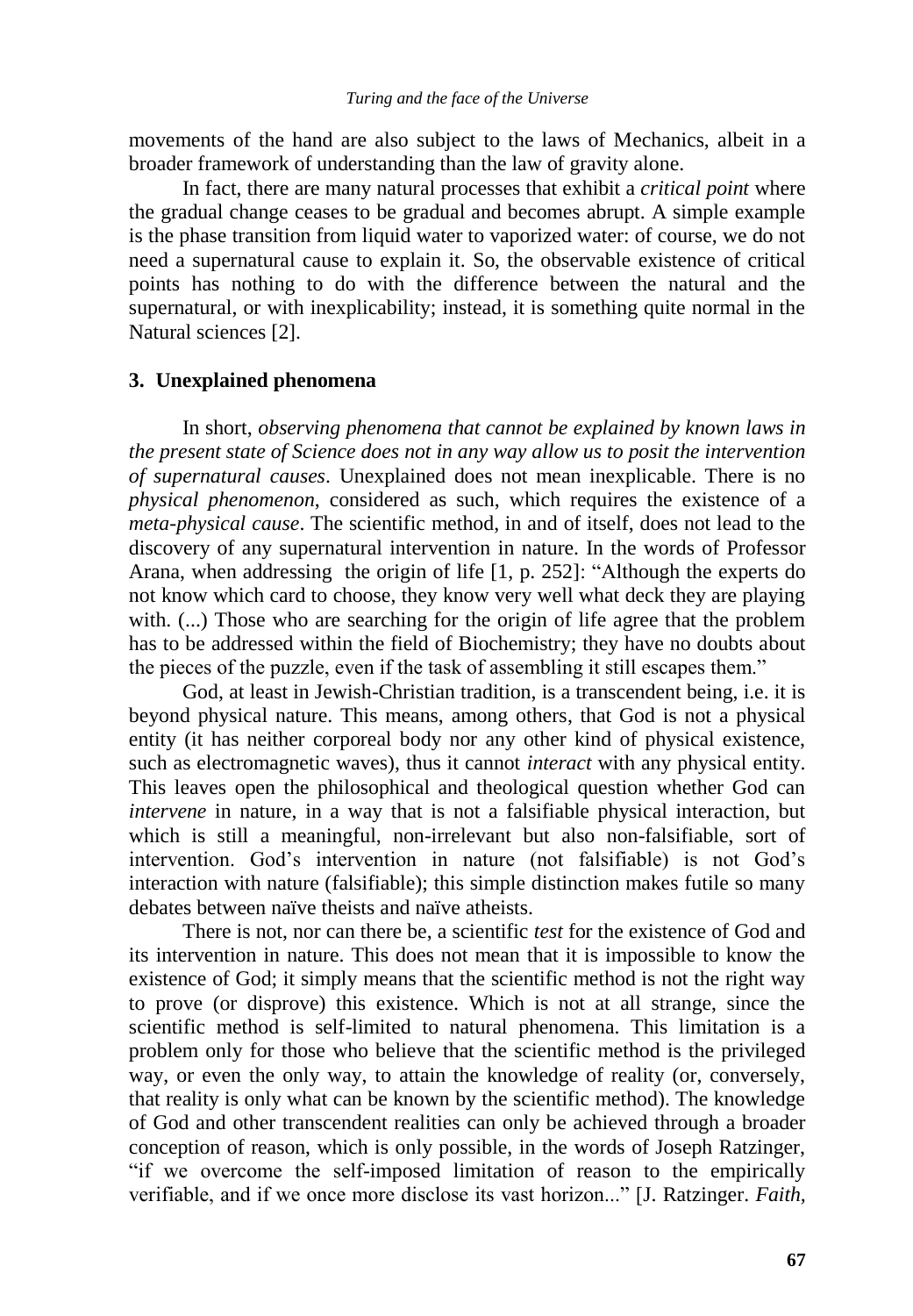*Reason and the University. Memories and Reflections*, Papal Address at University of Regensburg, September 12, 2006, http://www.zenit.org/en/ articles/papal-address-at-university-of-regensburg]. Incidentally, this opening of reason to a reality beyond pure phenomena will be very beneficial for many other fields of knowledge, and in the first place for the scientific method itself [3].

## **4. The Turing Test and the Descartes Test**

Arana suggests the possibility of designing a Descartes Test (along the lines of the famous Turing Test) to discriminate between living and nonliving things, and he examines some of the difficulties that this test could come up against [1, p. 248-250]. The test would consist of a list of essential features of living beings, such as "it is a corporeal being that is born, nurtures, reproduces and dies". These features define a living being... for the moment, or as far as our current knowledge of living beings is concerned. The main problem with the test is that this is necessarily *an open list*, since our scientific knowledge of living beings is continuously enriched (and surprised) by experience. The Cartesian tester demands a closed list, but the biologist is incapable to provide it. It could happen that human-produced artefacts pass this test, such as mechanical automata, electronic robots, organic-mineral hybrids, products of molecular engineering, etc.; or else it could happen that newly discovered entities (terrestrial or extra-terrestrial), do not pass exactly the test in all its fullness. In both cases, the biologist could be tempted to redefine the list of features in order to include or exclude these new natural or artificial entities. Should we exclude mechanical automata, even if they pass the test (false positives)? Should we include (in a hypothetical future) those strange Martian things that resemble traditional living beings, even if they fail the test (false negatives)? Resisting *always* the temptation to redefine the test would be a mistake.

Therefore, a more fundamental issue is that we cannot design the test if we do not know *somehow* in advance what life is. Why choose some criteria instead of others to discriminate between the living and the non-living? We can choose discriminatory criteria (tests) because we already know, albeit in a vague and informal way, what is a living thing and what is a non-living thing. I do not deny the usefulness of the criteria: defining them helps us better to shape our knowledge. I only say that the criteria are not at the beginning of our way towards knowledge, but rather in the middle, far from the end, too; an end that cannot merely consist in a list of criteria, tests and measurement procedures.

Exactly the same applies to the Turing Test, which is an empirical test to discriminate between a person and a machine. The test was devised by Alan Turing [4], eminent founder of Computer science, the centenary of whose birth was celebrated in 2012. The test, which was superbly represented in the movie *Blade Runner*, consists in asking questions to a partner until it becomes clear whether one is addressing a person or a machine. Today it has become commonplace: I dare say that any reader will have been subjected to some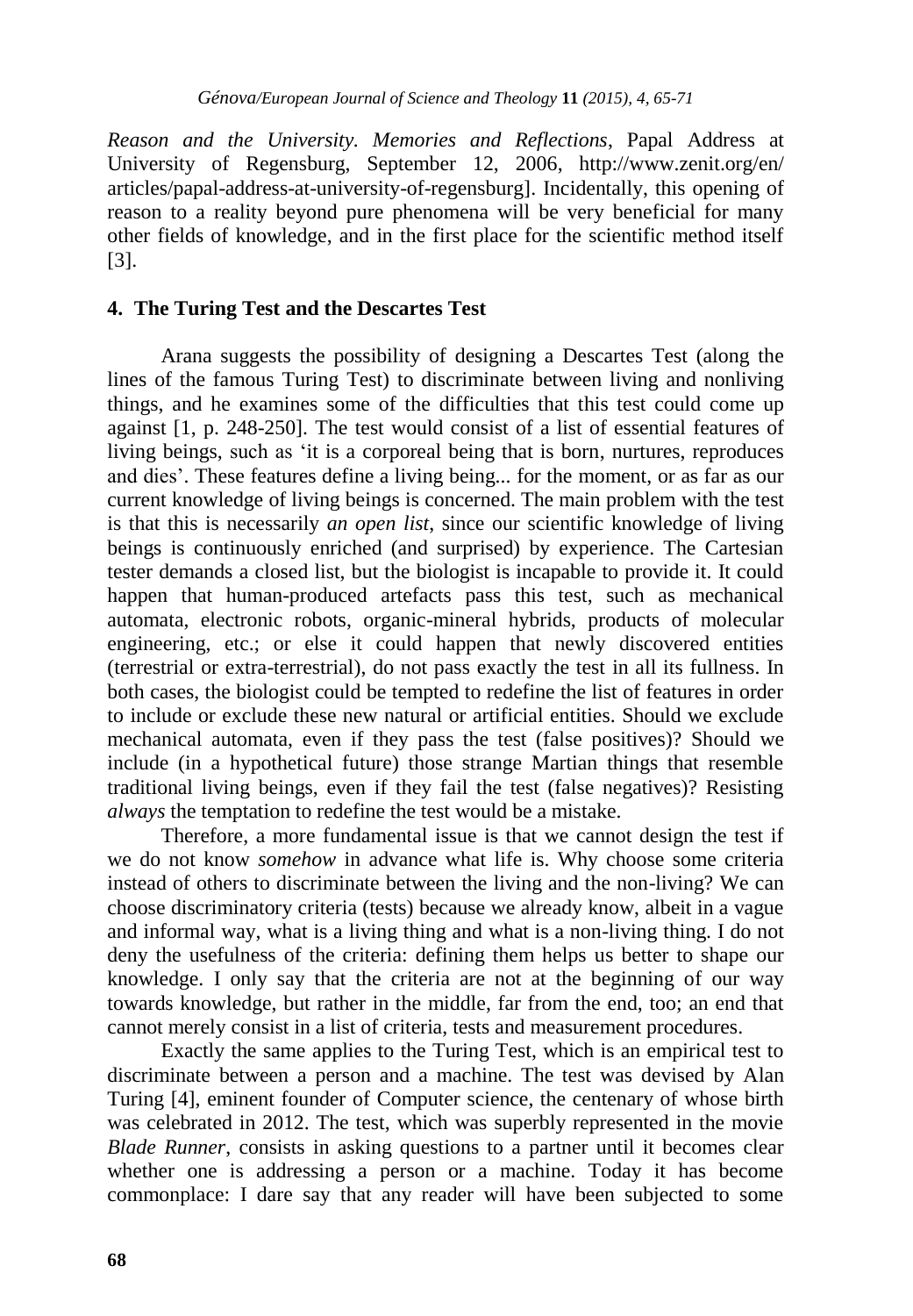particular form of the test, not once but many times. Indeed, every time I have to interpret the distorted image of a word at the end of an electronic form (technically known as CAPTCHA, an acronym for Completely Automated Public Turing test to tell Computers and Humans Apart [http://www.captcha.net/]), I am being subjected to a test to verify that I'm a person, not an automated process (a robot); and this is something that now happens to me almost daily. The Turing test works because we know *in advance* that people pass and machines fail, i.e. properly speaking we do not need a test to distinguish people from machines. It is machines that need a test do discriminate, not humans! The problem with this technique is that robots dedicated to surfing the Internet, trying to act as real persons and automatically filling in these forms, are continually evolving, so that it is necessary to adjust the technique over and over again to keep it effective. Machines do need the discriminatory test because they do not *know* the difference; instead, humans can program better and better tests because they do know *the difference beyond the test*, as it is evidenced by their ability to recognize false positives and false negatives. In other words, knowledge that can be reduced to a mechanical application of a test or procedure is not the essence of human knowledge.

The Turing Test is a behaviour-based criterion designed for effective discrimination. Other criteria may also be established based on morphology or origin: a human is someone who behaves like a human, who has human form, who has a human origin. But one effect of the advances in engineering is that any of these criteria will face the same difficulties as the Turing Test. The definition of a human being as *a speaking biped* was valid a few decades ago. But not any longer today, and any empirical test that we are able to devise will probably cease to be valid in a few years" time. To be effective and repeatable, any test will require a rigorous and formal definition; but it is precisely the rigor and formality of the definition what allows to design a machine that passes the test; when passing the test becomes a *closed problem*, then trying to solve it mechanically is feasible.

Thus there can be no static criterion for defining what is a person; no criterion that can be used to determine once and for all, by an empirical, rigorous and formal test, whether a being is or is not a person. Actually, this is nothing new for those who are aware that *person* is a meta-empirical concept, i.e. metaphysical. Being able to see a person"s face where a video camera records only colours in motion is a capability that goes beyond the sensory perception of phenomena. Artificial vision techniques that are able to recognize a human face will never be able to recognize a being that is worthy of respect, a person. Being able to see *the other's face* is something that lies beyond any empirical test that we can devise.

### **5. The face of the Universe**

Has the Universe a face? In other words, is there Anyone of whom we can say that the Universe is his face, is there Anyone whose face we can contemplate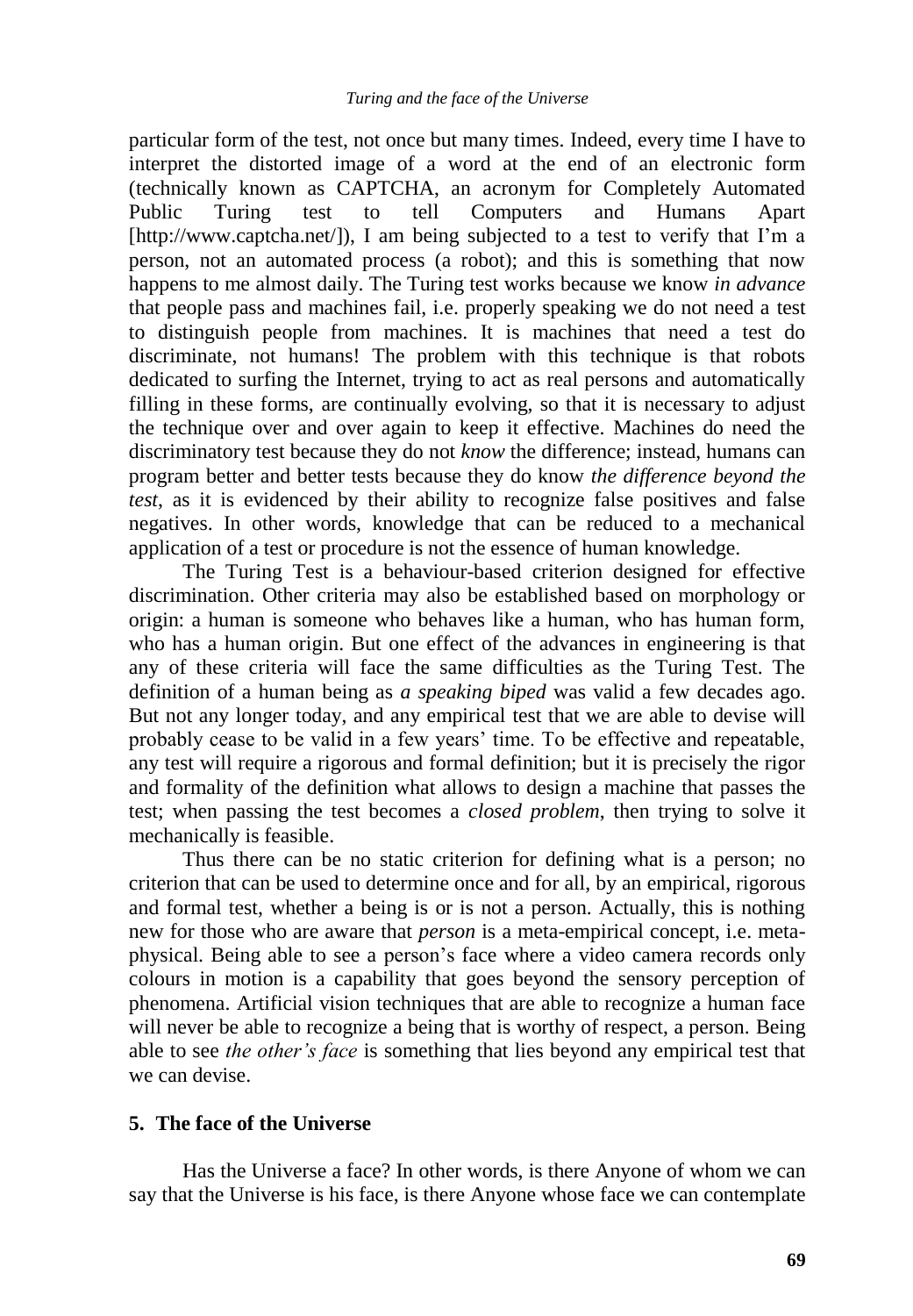in the Universe? Throughout history many have tried to present the physical Universe as God"s face, as a more or less obvious manifestation of its existence and *mode of being* (its intervention). As Arana [1, p. 304] writes, "believers have always seen confirmatory vestiges of their faith in the world, and just the opposite the unbelievers of all ages". The truth is that natural phenomena, in and of themselves, present a strong ambivalence: "No one can deny that nature in general, and especially living nature, offers a spectacle that is at once wonderful, surprising, *touching and terrible*" [1, p. 305].



Figure 2. Are natural phenomena a CAPTCHA for God's Providence?

Let me return to the point already made earlier in this essay: the key to contemplating the face of God in the Universe does not lie in the analysis of phenomena, as if some phenomena would point to God and others rather in the opposite direction. Even accepting that the complex simplicity of the Universe "clearly *exhibits* the mark of intelligent choice in its legal framework" [1, p. 323], to be seduced by this *exhibitionism* requires being able to see beyond phenomena, to see the hidden meaning in the captcha (Figure 2). Again, I am not saying it's impossible to contemplate God in nature, but only that natural phenomena are themselves radically insufficient to empirically prove its existence as Creator, and even less as a Providential One. Ultimately what I am saying is in profound agreement with one of the key assertions of Arana's book: "The thesis that God is the Lord of History is in no way refutable, thus it is not a scientific thesis either" [1, p. 307]. Let us not succumb to positivist scientism: there is no scientific test for the existence of God, and that is not something we need to grieve about.

### **Acknowledgement**

A shorter version of this article was previously published in Spanish in *Naturaleza y Libertad*, vol. 3, p. 101-109, 2014. The author is grateful to the editor for his permission to publish an English extended version in this journal.

## **References**

[1] J. Arana, *Los sótanos del universo. La determinación natural y sus mecanismos ocultos* (*Basements of the Universe. On natural determination and its hidden mechanisms*), Biblioteca Nueva, Madrid, 2012.